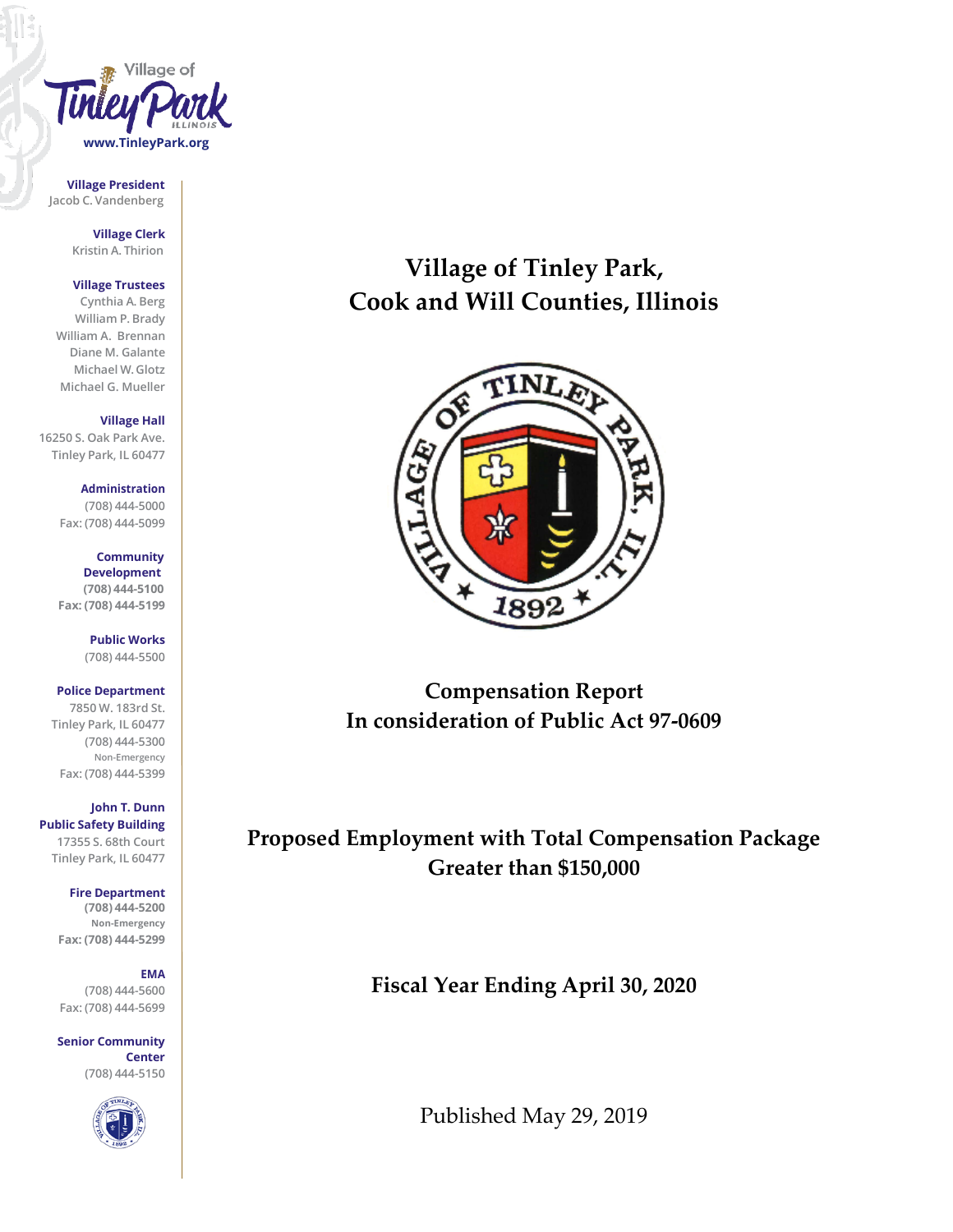

**Village President**

**Village Clerk Kristin A. Thirion**

#### **Village Trustees**

**Cynthia A. Berg William P. Brady William A. Brennan Diane M. Galante Michael W. Glotz Michael G. Mueller**

#### **Village Hall**

**16250 S. Oak Park Ave. Tinley Park, IL 60477**

> **Administration (708) 444-5000 Fax: (708) 444-5099**

**Community Development (708) 444-5100 Fax: (708) 444-5199**

**Public Works (708) 444-5500**

## **Police Department**

**7850 W. 183rd St. Tinley Park, IL 60477 (708) 444-5300 Non-Emergency Fax: (708) 444-5399**

**John T. Dunn Public Safety Building 17355 S. 68th Court Tinley Park, IL 60477**

> **Fire Department (708) 444-5200 Non-Emergency Fax: (708) 444-5299**

### **EMA**

**(708) 444-5600 Fax: (708) 444-5699**

**Senior Community Center (708) 444-5150**



# Village President **EMPLOYEE COMPENSATION**

In August 2011 Public Act 97-0609 became law. This Act amended the Illinois Open Meetings Act and the Illinois Pension Code and requires additional disclosures to be provided by Illinois public bodies.

The Act provides that any Illinois Municipal Retirement Fund (IMRF) employer that approves an IMRF eligible employee's total compensation package equal to or in excess of \$150,000 per year must post the total compensation package at least 6 days before the approval of said compensation package or a budget. The Act requires that all IMRF employers must post information for each IMRF eligible employee having a total compensation package that exceeds \$75,000 per year within 6 days of approval of a budget.

For purposes of the Act, "Total Compensation Package" means payments by the employer to the employee for salary, health insurance, a housing allowance, a vehicle allowance, a clothing allowance, bonuses, loans, vacation days granted, and sick days granted. This definition of "Total Compensation Package" under the Act includes only items that are paid directly to the employee, and not expenses incurred by the employer for the benefit of the employee. Accordingly, expenses such as health insurance premiums, and retirement system contributions (which would also include the employer share of contributions for Social Security and Medicare) paid by the Village to companies or individuals other than the employees would not be included in the computation of the Total Compensation Package. An employee's vacation time is provided in accordance with Section 6.6 of the Village of Tinley Park Personnel Manual and is included within the salary for the position and is not an additional compensation benefit. The Village does not provide employees sick days. Under the provisions of the Act, the Village is only required to provide disclosure for employees participating in the IMRF pension system with Total Compensation greater than \$150,000.

Following the definition of Total Compensation Package as provided in the Act, the Village of Tinley Park has only four employees subject to the \$150,000 separate disclosure requirements of the Act.

However, the Village is providing the attached list of employee positions whose Total Compensation Package exceeds \$150,000, **inclusive of such other costs incurred and paid by the Village that benefit the employee. This exceeds the disclosure requirement of the Act**. All employees meeting this benchmark, including those covered by other pension or retirement systems other than IMRF, are also included. The information within this report is on a projected basis for the fiscal year beginning May 1, 2019 and ending April 30, 2020 based on information currently available.